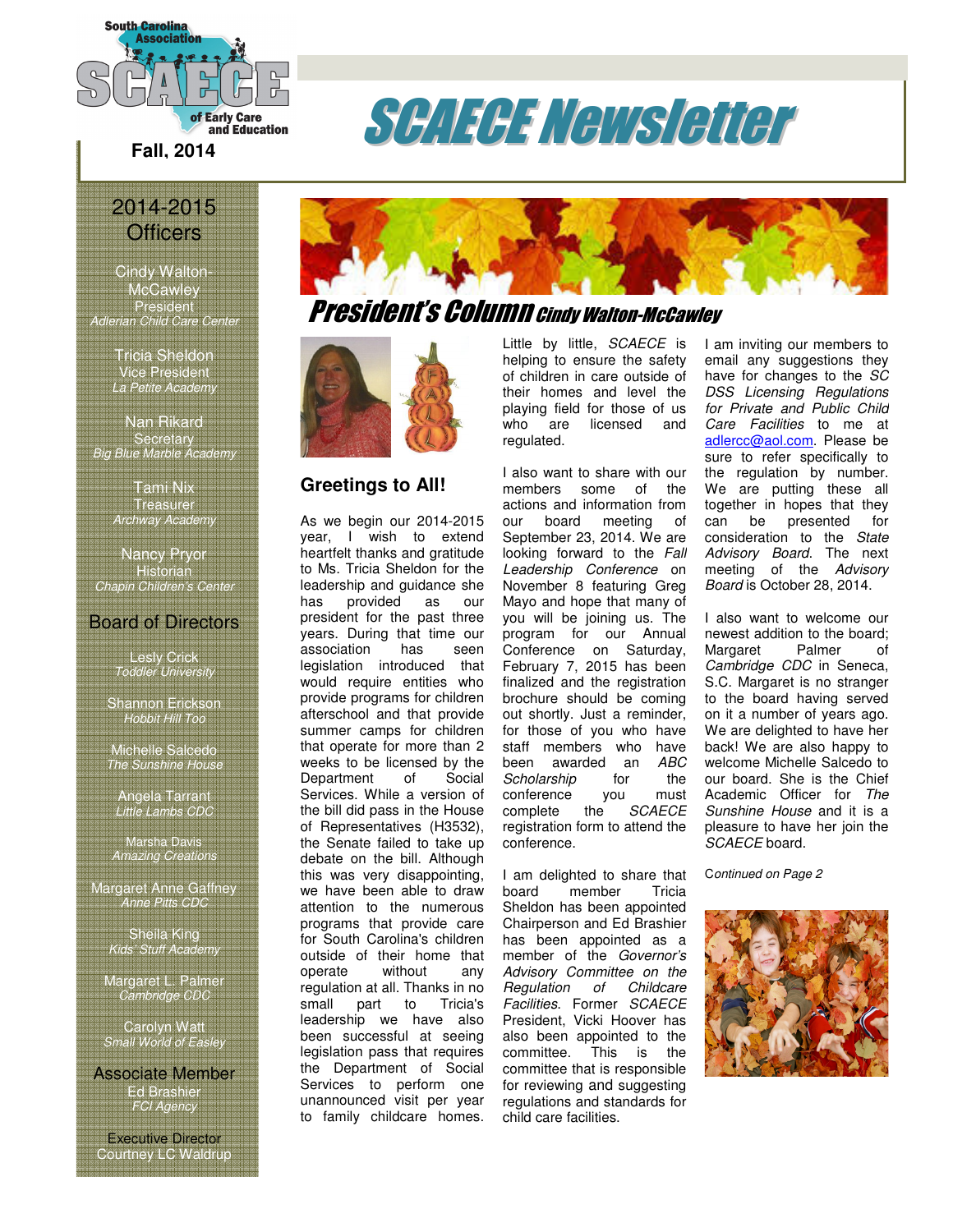

#### **SCAECE** Associate Members

Sabrina San Nicolas Discount School **Supply** 

> Ed Brashier Doug Walker FCI Agency

Ann Wooten Kunce First Casualty Insurance Group, Inc.

> Jimmy Burke GameTime / Cunningham **Associates**

Todd Manuel Interstate Transportation Equipment

Pam Goude Kaplan Early Learning Company

Melony Gilstrap Palmetto Insurance

> Tami Nix **Scentsy**

Pamela Braswell School Investment Properties, Inc.

Sheree Locascio US Foodservice



Special thanks to Ed Brashier for his continued support of the SCAECE

## President's Column Con't.



Our board unanimously agreed to work to get another bill introduced in the upcoming legislative calendar that would require all programs that care for children outside of their home for more than 2 hours per day or that operate summer camps for more than 2 weeks regardless of<br>whether they are whether they are consecutive or not to be<br>licensed by the SC licensed by the SC Department of Social Services. We have made tremendous inroads in alerting people to the<br>astonishing number of astonishing number of programs that operate without any regulations to ensure the health and safety of the children in their care. As we continue to pursue getting this legislation passed, I invite you to keep your own legislators informed about this extremely important bill.

In closing I just want to say that the South Carolina Association of Early Care and Education is delighted you are a member. SCAECE also wants to help its members. We offer you a vehicle for your voice to be heard. Offer your ideas to our board members or through committee work. When all of us lend a hand, we make a very real difference for the children of South Carolina.

In Being a Supervisor, Gigi Schweikert lists 11 ways to be a good listener. Here are a few examples:

- **I** really listen. I do not form an opinion or start to respond until the person is finished talking.
- **I** I show interest by asking questions.
- **I** demonstrate understanding by repeating what the person says.
- I am quick to give the employee credit and recognition for new ideas and input.
- **I** follow up with the employee about our conversation and what will happen next.

www.exchangeeveryday.com

## SCAECE Fall Leadership Conference. Motivational Leadership

Saturday, November 8, 2014  $-9.00$  a.m.  $-1:00$  p.m. The Medallion Conference Center 7309 Garners Ferry Road, Columbia, SC Keynote Speaker,

Greg Mayo, Human Resource Solutions Visit www.scaece.com for registration form